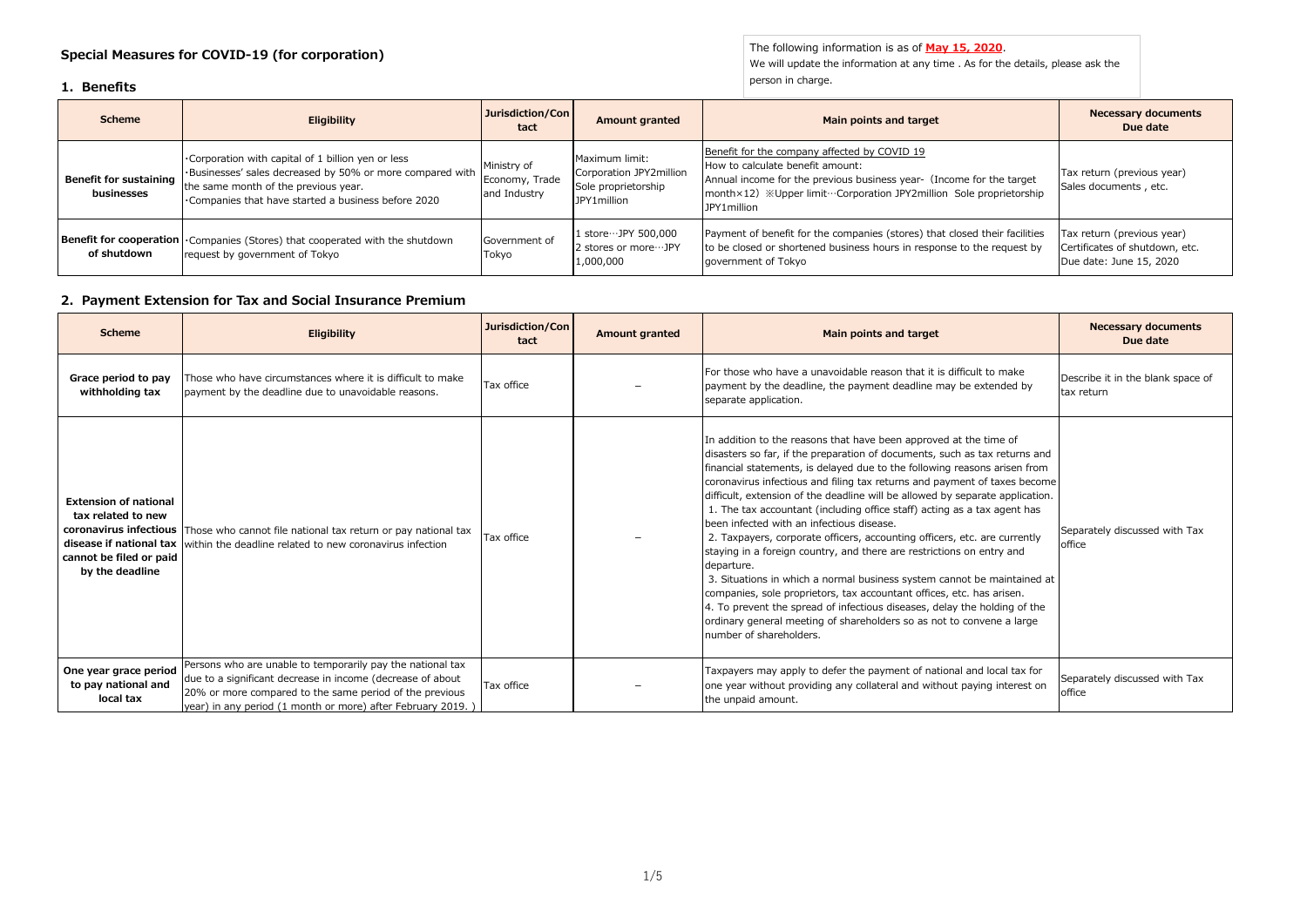| <b>Scheme</b>                                      | Eligibility                                                                                                                                                                                                                                                                                           | Jurisdiction/Con<br>tact                                                                         | <b>Amount granted</b> | Main points and target                                                                                                                                                                                                                                                                                                                                                                                                                                                                                                                                                                                                                                           | <b>Necessary documents</b><br>Due date                                                                                                                                                                                                                                                                                          |
|----------------------------------------------------|-------------------------------------------------------------------------------------------------------------------------------------------------------------------------------------------------------------------------------------------------------------------------------------------------------|--------------------------------------------------------------------------------------------------|-----------------------|------------------------------------------------------------------------------------------------------------------------------------------------------------------------------------------------------------------------------------------------------------------------------------------------------------------------------------------------------------------------------------------------------------------------------------------------------------------------------------------------------------------------------------------------------------------------------------------------------------------------------------------------------------------|---------------------------------------------------------------------------------------------------------------------------------------------------------------------------------------------------------------------------------------------------------------------------------------------------------------------------------|
| on payment of the<br>employee pension<br>premium   | <b>Exception of extension</b> 2020, business revenue decreased by more than<br>approximately 20 % when compared with the corresponding<br>period of previous year.<br>2Having difficulty to make payment for a temporary period<br>of time                                                            | Jurisdictional<br>Pension office                                                                 |                       | A business owner whose business revenue has been considerably declined<br>due to new coronavirus infection, can apply for the exception of extension<br>on payment of the employee pension premiums for one-year period after<br>the application.<br>* When the application is accepted, the payment of the employee<br>pension premiums is deferred for one-year and the payment of<br>delinquency charges for the period is exempted.<br>※ Employees' pension insurance premiums, which are due from<br>February 1, 2020 to January 31, 2021, are covered. (Among above perior<br>that have already passed the payment due date can be used<br>retroactively.) | Document for applying for the<br>extension on payment, report on<br>financial condition, etc.<br>Required to apply by specified date<br>(approximately 25 days after<br>monthly payment due date)<br>*Application is exceptionally<br>available even after the specified<br>date during the period from April<br>30 to June 30. |
| on payment of the<br>labor insurance<br>premiums   | 10At any period (one- month or longer) in and after February<br><b>Exception of extension</b> 2020, business revenue decreased by more than<br>approximately 20 % compared with the corresponding period<br>of previous year.<br>2Having difficulty to make payment for a temporary period<br>of time | Jurisdictional<br>Prefectural Labor<br>Bureaus or Labor<br>standards<br>inspection office        |                       | A business owner whose business revenue has been considerably declined financial condition, etc.<br>due to new coronavirus infection, can apply for the exception of extension<br>on payment of the employee pension premiums for one-year period after<br>the application.<br>* When the application is accepted, provision of collateral is not required  *Application is exceptionally<br>and the delinguency charges is not occurred.<br>X Labor insurance premiums, which are due from February 1, 2020 to<br>January 31, 2021, are covered.                                                                                                                | Document for applying for the<br>extension on payment, report on<br>Required to apply by the payment<br>due date<br>available if the application is made<br>by June 30, 2020 for the payment<br>of which payment due date is in<br>the period from February 1 to June<br>30.                                                    |
| <b>Extension of the period</b><br>insurance return | for filing annual labor Small and medium-sized company                                                                                                                                                                                                                                                | <b>Jurisdictional</b><br>Prefectural Labor<br>Bureaus or Labor<br>standards<br>inspection office |                       | The period for filing annual labor insurance return for 2020 have been<br>extended from "June 1 - July 10" to "June 1 - August 31"<br>The application for extension on payment of labor insurance premiums<br>can be taken with this filing.                                                                                                                                                                                                                                                                                                                                                                                                                     | <b>TBD</b>                                                                                                                                                                                                                                                                                                                      |

### **3. Subsidies**

| <b>Scheme</b>                                                           | <b>Eligibility</b>                                                                                                                                                                                                             | Jurisdiction/Con<br>tact                                                                                                           | <b>Amount granted</b>                                      | Main points and target                                                                                                                                                                                                                                                                                | <b>Necessary documents</b><br>Due date |
|-------------------------------------------------------------------------|--------------------------------------------------------------------------------------------------------------------------------------------------------------------------------------------------------------------------------|------------------------------------------------------------------------------------------------------------------------------------|------------------------------------------------------------|-------------------------------------------------------------------------------------------------------------------------------------------------------------------------------------------------------------------------------------------------------------------------------------------------------|----------------------------------------|
| Tokyo metropolitan<br>government<br>measures for<br>continuing business | -Small and medium-sized company which has office in Tokyo<br>Subsidy of emergency and introduces telework system<br>-A company which participates in the project for promoting<br>TDM (Transportation demand management) 2020. | <b>Tokyo Foundation</b><br>for Employment<br>Services,<br>Department of<br>establishing<br>working<br>environments<br>03-5211-2397 | Maximum limit: JPY<br>2.5million<br>Subsidized rate: 10/10 | 1. Cost for purchasing devices (e.g. PC, tablet computer, VPN router)<br>2. Cost for setting and installation (e.g. cost for setting of VPN router etc.) Target projects which is scheduled<br>31. Service fee for maintenance (e.g. cost for maintenance of devices) etc. to be completed by July 31 | Due date: June 1, 2020                 |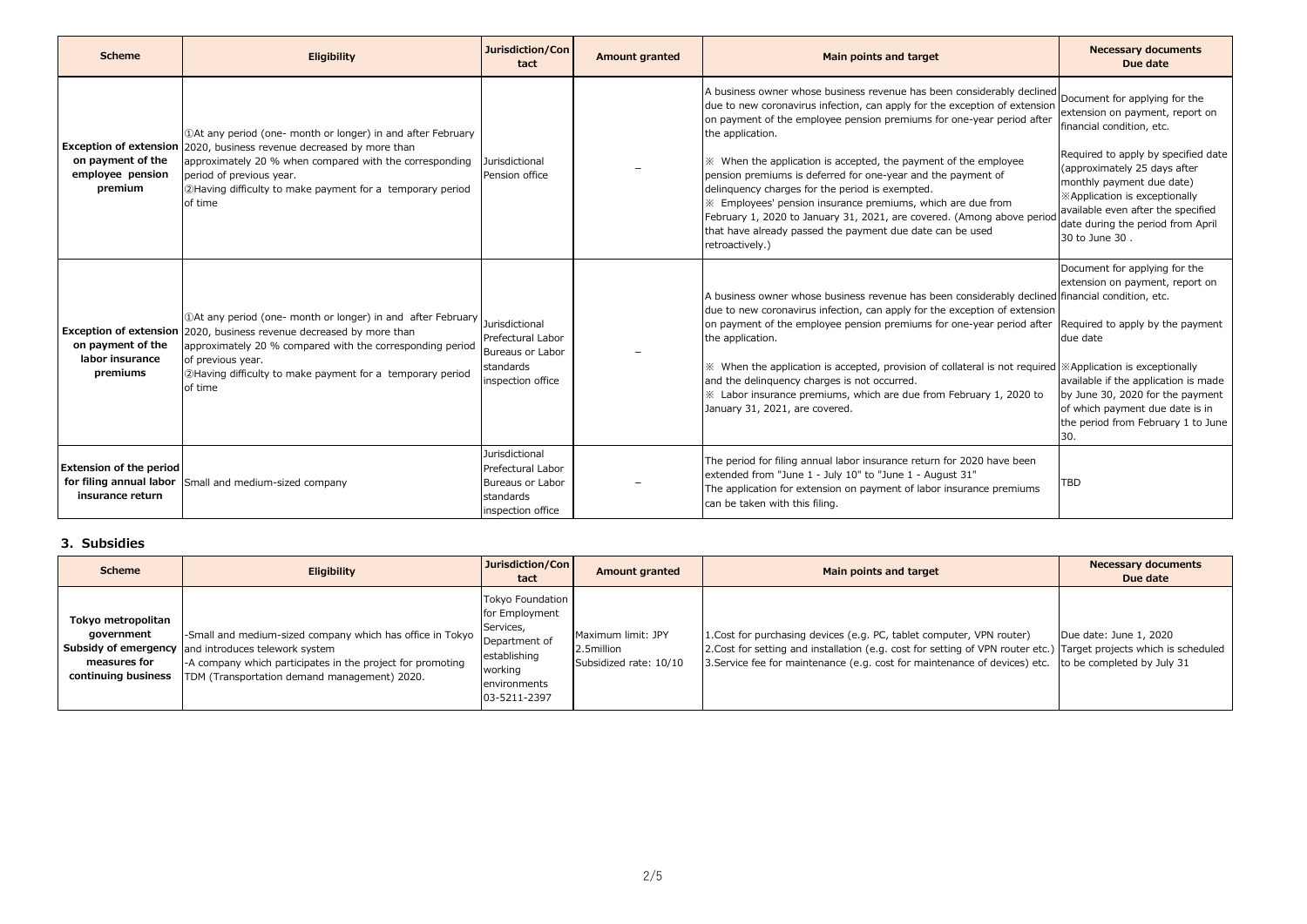| <b>Scheme</b>                                                                                                           | Eligibility                                                                                                                                                                                                      | Jurisdiction/Con<br>tact                                        | <b>Amount granted</b>                                                    | Main points and target                                                                                                                                                                                                                                                                                                                                                                                                                                                                                                                                                                                                                                                                                                                                                                                                                                                                                          | <b>Necessary documents</b><br>Due date                                                                                                                                                                                                                                                                         |
|-------------------------------------------------------------------------------------------------------------------------|------------------------------------------------------------------------------------------------------------------------------------------------------------------------------------------------------------------|-----------------------------------------------------------------|--------------------------------------------------------------------------|-----------------------------------------------------------------------------------------------------------------------------------------------------------------------------------------------------------------------------------------------------------------------------------------------------------------------------------------------------------------------------------------------------------------------------------------------------------------------------------------------------------------------------------------------------------------------------------------------------------------------------------------------------------------------------------------------------------------------------------------------------------------------------------------------------------------------------------------------------------------------------------------------------------------|----------------------------------------------------------------------------------------------------------------------------------------------------------------------------------------------------------------------------------------------------------------------------------------------------------------|
| promotion of work<br>reform<br>(Telework program)                                                                       | <b>Subsidy for supporting</b> -Small and medium-sized company applied in act on<br>industrial accident compensation insurance<br>-More than one employee who implements telework(including<br>temporary workers) | <b>Telework Advice</b><br>Center<br>0120-91-6479                | Subsidized rate:<br>Actual cost $\times$ 1/2<br>(up to JPY one- million) | Small and medium-sized company can apply for the subsidy for part of<br>following expense costed when they introduce telework system as<br>prevention measure of corona virus infection,<br>(including companies who introduce the system experimentally)<br>Introduction/implement of communication device for telework<br>Preparation/revision of work rule/labor-management agreement<br>Providing training to HR person or manager<br>Providing training, education to general employee<br>Asking for consultation to external expert (Certified labor and social<br>security attorney, etc.)<br>Period of Target projects: from February 17,2020 to May 31,2020                                                                                                                                                                                                                                            | Document for application of<br>subsidy, plan document for<br>implementing telework, report on<br>implement of telework, receipt of<br>the expense<br>Due date<br>Submission of plan of document<br>for implementing telework: May<br>29, 2020<br>Application of subsidy with required<br>report: July 15, 2020 |
| Subsidy for supporting<br>promotion of work<br>reform<br>(Special program for<br>improvement of<br>working environment) | -Small and medium-sized company applied in act on<br>industrial accident compensation insurance<br>-Newly stipulating special leave etc.                                                                         | Prefectural Labor<br>Bureaus, Equal<br>Employment<br>Department | Subsidized rate:<br>Actual cost $\times 3/4$<br>(up to JPY 0.5 million)  | A company who newly stipulates a special leave system such as sick leave<br>system or special leave for employee need to take leave for childcare due Document for application of<br>to the situation where school or day-care center is closed as prevention<br>measure of corona virus infection. It is required that a company takes<br>necessary procedure and rule of employment is implemented<br>appropriately. The efforts for which company can apply the subsidy is as<br>below,<br>Preparation/revision of work rule etc.<br>Consultation provided by external expert<br>Providing training to HR person or manager and general employee<br>Effort for securing personnel<br>Introduction or update of equipment or system for labor management<br>- Introduction or update of equipment or system for improvement of<br>labor efficiency (expense for purchasing PC or device, etc. is not covered) | subsidy, plan document for<br>implementing measures, report on<br>implement of measures, receipt of<br>the expense<br>Due date<br>Submission of plan of document<br>for implementing measures: May<br>29, 2020<br>Application of subsidy with required<br>report: July 15, 2020                                |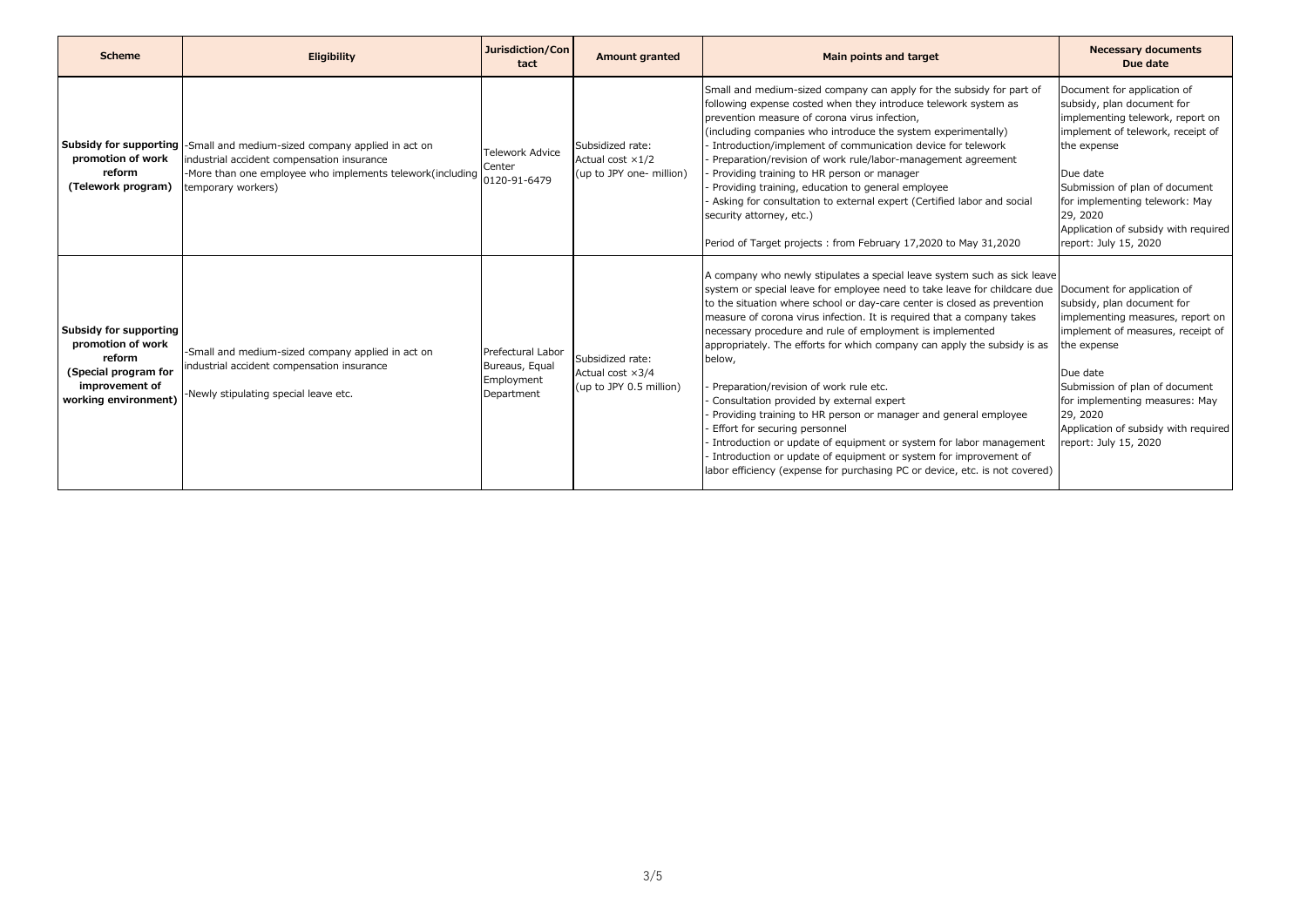| <b>Scheme</b>                                                                                                                                                                 | <b>Eligibility</b>                                                                                                                                                                                                                                                                                                                                                                            | Jurisdiction/Con<br>tact                                                                           | <b>Amount granted</b>                                                                                                                                                                                                                                                                                                                                                                                               | Main points and target                                                                                                                                                                                                                                                                                                                                                                                                                                                                                                                                                                                                                                                                                                                                                   | <b>Necessary documents</b><br>Due date                                                                                                                                                                                                                                                                                                                                                                             |
|-------------------------------------------------------------------------------------------------------------------------------------------------------------------------------|-----------------------------------------------------------------------------------------------------------------------------------------------------------------------------------------------------------------------------------------------------------------------------------------------------------------------------------------------------------------------------------------------|----------------------------------------------------------------------------------------------------|---------------------------------------------------------------------------------------------------------------------------------------------------------------------------------------------------------------------------------------------------------------------------------------------------------------------------------------------------------------------------------------------------------------------|--------------------------------------------------------------------------------------------------------------------------------------------------------------------------------------------------------------------------------------------------------------------------------------------------------------------------------------------------------------------------------------------------------------------------------------------------------------------------------------------------------------------------------------------------------------------------------------------------------------------------------------------------------------------------------------------------------------------------------------------------------------------------|--------------------------------------------------------------------------------------------------------------------------------------------------------------------------------------------------------------------------------------------------------------------------------------------------------------------------------------------------------------------------------------------------------------------|
| Employment<br>adjustment subsidy<br><b>Examplied to leave</b><br>compensation etc.<br>taken during the<br>period from April 1,<br>2020 to June 30, 2020<br>(emergency period) | -All business owners affected due to new coronavirus<br>nfection<br>-Its production data such as sales or production etc. has been<br>declined by 5% or larger when compared with the<br>corresponding period of previous year<br>(※Production data is determined from the percentage change<br>between the previous month when application submitted and<br>the same month of previous year) | Call center to<br>support<br>application of<br>Employment<br>adjustment<br>subsidy<br>0120-60-3999 | Small and medium-sized<br>company: 4/5 (four fifth)<br>Large-scale<br>company: 2/3(two third)<br>A business owner who<br>meet the requirements<br>Small and medium-sized<br>company: 9/10 (nine<br>tenth)<br>Large-scale<br>company: 3/4(three forth) Requirements:<br>Additional case is applied<br>to the business owner<br>who meets supplemental<br>requirements.<br>※ Upper limit:<br>JPY8,330(per person-day) | When a business owner who has been compelled to curtail business<br>activity due to the economic reason, closed the business temporarily and<br>paid leave compensation to maintain employment can apply the subsidy<br>which subsidize part of leave compensation or wage paid to the<br>employees.<br>Employees in scope:<br>It also includes employees who are not enroll in employment insurance<br>Lower limit of ratio between total number of days employees' on leave<br>and scheduled working days for the period is more than 1/40(one<br>fourtieth)-small and medium-sized company, 1/30(one thirtieth)-large-<br>sized company<br>It is applied retroactively to the case of which application's first day of<br>closing business is after January 24, 2020. | Document for application of<br>subsidy, plan document for<br>temporary business close, account<br>ledgers, workers register,<br>attendance record, payroll book<br>Due date<br>Submission of plan of document<br>for temporary business close: June<br>30, 2020 (submission after the<br>implement is acceptable)<br>Application of subsidy: Within after<br>2 months after the temporary<br>business close period |
| <b>Subsidy for business</b><br>owner who gives paid<br>leave for employees<br>who take childcare<br>school close or new<br>coronavirus infection                              | A business owner who gives paid leaves (whole daily rate,<br>except the annual paid leave stipulated in the labor standard<br>leave due to temporary law) to the employees who need to take leave for childcare                                                                                                                                                                               | Call center to<br>support<br>application of<br>Employment<br>adjustment<br>subsidy<br>0120-60-3999 | Adequate amount of wage<br>×10/10(100%)<br><b>※※ Upper limit:</b><br>JPY8,330(per person-day)                                                                                                                                                                                                                                                                                                                       | A business owner who gives paid leaves (whole daily rate, except the<br>annual paid leave stipulated in the labor standard law) to the employees<br>who need to take leave for childcare during the period from February 27,<br>2020 to June 30, 2020. can apply the subsidy.<br>Taking leave for childcare for<br>1 Children who go to school which is temporary closed corresponding to<br>the measures against new coronavirus infection<br>2) Children who is infected with new coronavirus and need to be absent<br>from school                                                                                                                                                                                                                                     | Document for application of<br>subsidy, attendance record, payroll<br>book, rule of employment, notice<br>letter of working condition etc.<br>Due date: September 30, 2020                                                                                                                                                                                                                                         |
| <b>Subsidies for</b><br>exhibition costs                                                                                                                                      | ·Small and medium-sized company in Tokyo<br>Companies with 10% and more less sales in the latest three<br>months compared with the corresponding ones from a year<br>earlier.<br>. Companies which More than 2 financial years have passed<br>since the business started                                                                                                                      | Government of<br>Tokyo                                                                             | 4/5 of the costs<br>Maximum limit: JPY<br>1.5million                                                                                                                                                                                                                                                                                                                                                                | Subsidies for exhibition costs for companies whose sales have decreased<br>Xfor the exhibition that is held in and after July 2020<br>It is subsidy for the companies trying to expand sales channels while<br>being affected by COVID-19                                                                                                                                                                                                                                                                                                                                                                                                                                                                                                                                | Target period:<br>July 1, 2020 $\sim$ July 31,2021                                                                                                                                                                                                                                                                                                                                                                 |

## **4. Interest-free Unsecured Loan**

| <b>Scheme</b>                   | <b>Eligibility</b>                                         | Jurisdiction/Con<br>tact | Loan amount                                                  | Main points and target                                                                                                                                                                                                      | <b>Necessary documents</b><br>Due date |
|---------------------------------|------------------------------------------------------------|--------------------------|--------------------------------------------------------------|-----------------------------------------------------------------------------------------------------------------------------------------------------------------------------------------------------------------------------|----------------------------------------|
| Interest-free<br>unsecured loan | Corporations and sole proprietorships affected by COVID 19 |                          | Upper limit: 3 billion yen<br>(Depends on each<br>condition) | Interest-free unsecured loan by government and private financial<br>institutions<br>. There are various types of loans. Loan amount and conditions will<br>depend on the type of industry and the amount of sales decrease. |                                        |

## **5. Other Special Measures for Tax**

| <b>Scheme</b>        | <b>Eligibility</b>                                                                                                                                                                                                                                                                                                                                                                                                                     | Jurisdiction/Con<br>tact | <b>Amount granted</b> | Main points and target                                                                                                       | <b>Necessary documents</b><br>Due date |
|----------------------|----------------------------------------------------------------------------------------------------------------------------------------------------------------------------------------------------------------------------------------------------------------------------------------------------------------------------------------------------------------------------------------------------------------------------------------|--------------------------|-----------------------|------------------------------------------------------------------------------------------------------------------------------|----------------------------------------|
| Carry back of losses | Companies with stated capital of more than 100 million yen<br>and less than 1 billion yen except for following cases:<br>where 100 percent of the shares of the company are directly<br>or indirectly held by one large company (a company whose<br>stated capital is over 1 billion yen)<br>where 100 percent of the shares of the company are directly<br>or indirectly held by two or more large companies in 100<br>percent aroup. | Tax office               | -                     | Eligible taxpayers may carry back losses incurred in fiscal periods ending<br>between February 1, 2020 and January 31, 2022. | Prescribed application form            |